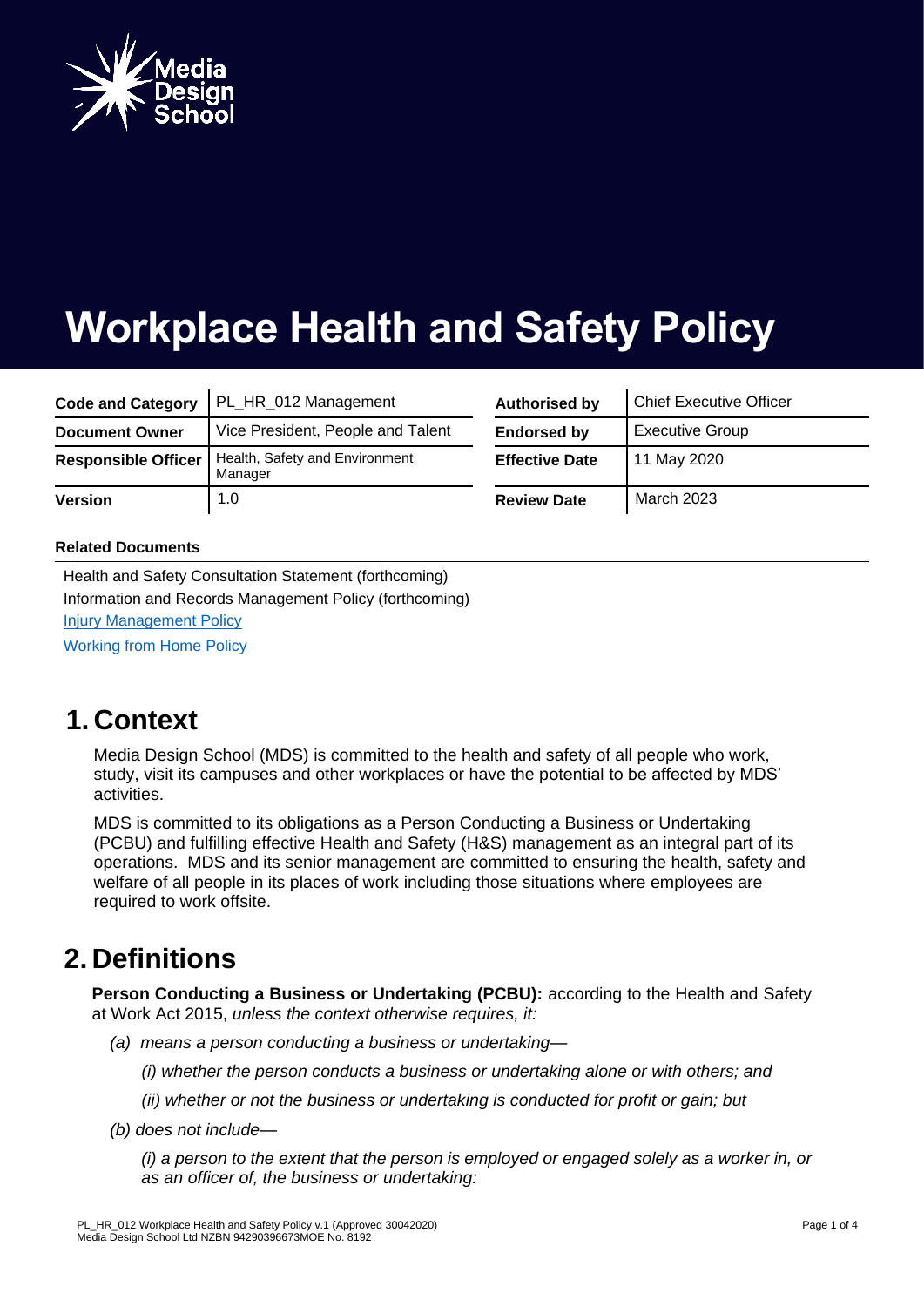*(ii) a volunteer association:*

*(iii) an occupier of a home to the extent that the occupier employs or engages another person solely to do residential work:*

*(iv) a statutory officer to the extent that the officer is a worker in, or an officer of, the business or undertaking*

*(v) a person, or class of persons, that is declared by regulations not to be a PCBU for the purposes of this Act or any provision of this Act.* 

**Reasonably practicable:** *that which is, or was, at a particular time, reasonably able to be done in relation to ensuring health and safety, taking into account and weighing up all relevant matters, including:*

- *(a)* the likelihood of the hazard or the risk concerned occurring, and
- *(b)* the degree of harm that might result from the hazard or risk, and
- *(c)* what the person concerned knows, or ought reasonably to know, about—

*(i)* the hazard or risk, and

*(ii)* ways of eliminating or minimising the risk, and

*(d)* the availability and suitability of ways to eliminate or minimise the risk, and

*(e)* after assessing the extent of the risk and the available ways of eliminating or minimising the risk, the cost associated with available ways of eliminating or minimising the risk, including whether the cost is grossly disproportionate to the risk unless the context otherwise requires (in relation to a duty of a PCBU set out in subpart 2 of Part 2 of the Health and Safety at Work Act 2015).

**Risk management:** the *"coordinated activities to direct and control an organisation with regard to risk"* (Australian/New Zealand Standard AS/NZS ISO 31000:2009: Risk management — Principles and guidelines).

**Risk management process:** the *"systematic application of management policies, procedures and practices to the activities of communicating, consulting, establishing the context, and identifying, analysing, evaluating, treating, monitoring and reviewing risk"* (Australian/New Zealand Standard AS/NZS ISO 31000:2009: Risk management — Principles and guidelines).

**Worker:** includes people carrying out work in any capacity for the PCBU which is MDS, including contractors or subcontractors and their staff, staff of labour-hire companies who have been assigned to work at MDS, outworkers, apprentices, trainees, work experience students at MDS and volunteers.

**Visitor:** any member of the public visiting or transiting the campus.

### **3.Scope**

This policy applies to all members of MDS, which includes staff, contractors, students, customers, and suppliers. They all have a collective and individual responsibility to the prevention of workplace injuries and to maintaining a healthy and safe working environment for all.

## **4.Principles**

MDS will meet its commitment to health and safety by:

 acknowledging its legislative requirements and ensuring compliance as the minimum acceptable standard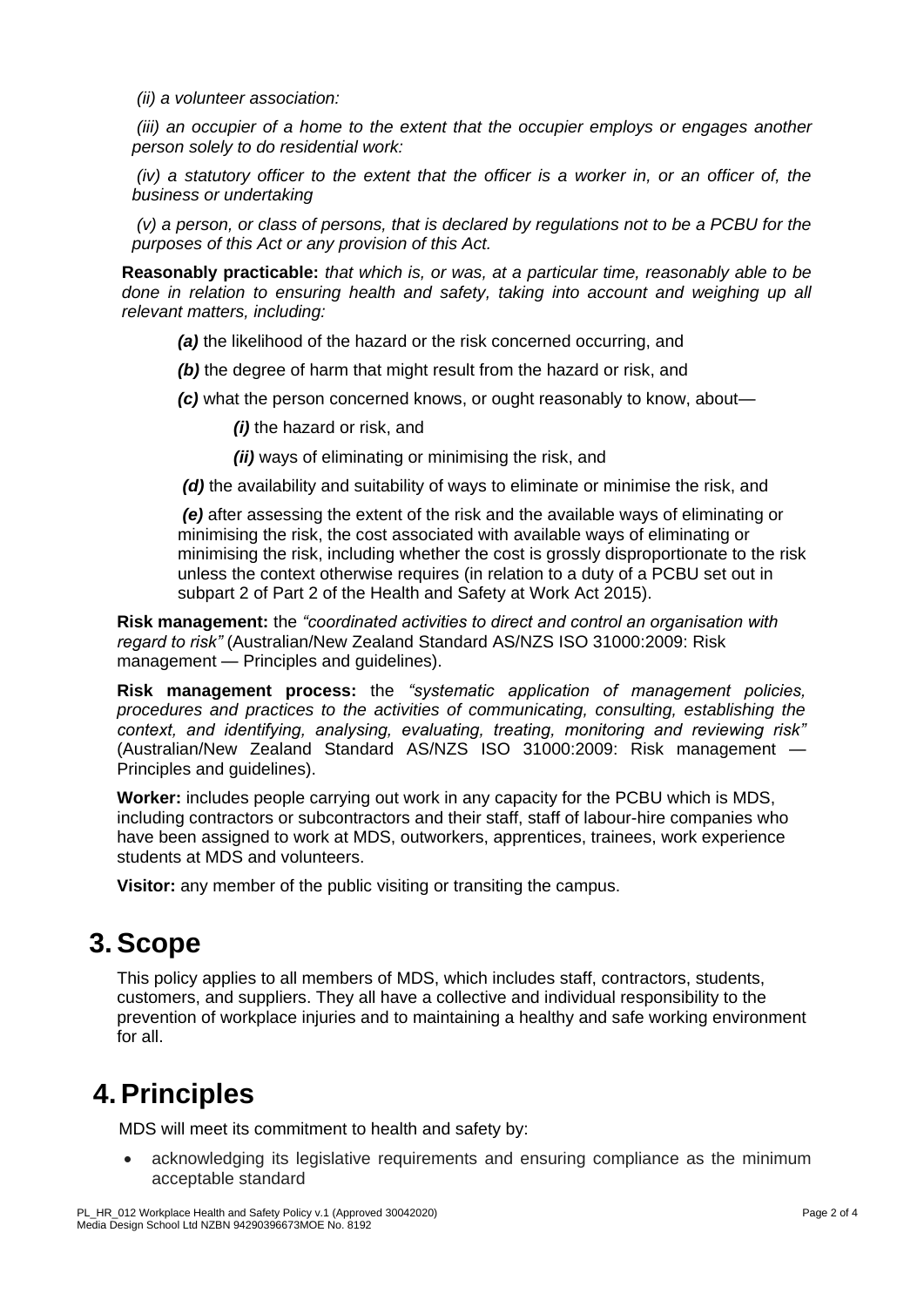- holding all levels of management responsible and accountable for the health and safety of staff under their leadership
- providing information, training, instruction and supervision to MDS' people to ensure they have the skills and competencies required for their roles
- implementing a documented safety risk management process for the control of workplace hazards.
- developing consistent objectives and targets across MDS aimed at the elimination of workplace injury and illness
- regularly reviewing the performance of and continuously improving the H&S Management System
- effectively evaluating and communicating H&S information to all parties within MDS
- ensuring that all contractual arrangements entered into for the supply of goods and services include the provisions for compliance with health and safety requirements
- ensuring adequate resources and expertise are provided for the implementation of this policy and the underlying management system
- providing consultative arrangements for all stakeholders to ensure constructive input into the management of safety within MDS
- measuring and reporting health and safety performance on a regular basis.

MDS aims to ensure, so far as is reasonably practicable, the health and safety of workers it has engaged and workers whose activities in carrying out their work are influenced or directed by MDS. To achieve this, MDS aims to ensure:

- compliance with all applicable legislation
- integration of health and safety risk management processes into its operations, teaching, research and consulting functions so that the health and safety of workers (including staff, affiliates and contractors), students and visitors are not put at risk while on campus or engaged in its work or study related activity
- that effective consultation and communication mechanisms are implemented, monitored and improved so that workers (including staff, affiliates and contractors), students and visitors understand their responsibilities and are actively involved in improving the health and safety management system
- the provision of a safe environment for work and study, safe plant and structures and safe systems of work and study
- that equipment and substances are safe and without risk when used properly
- the safe use, handling and storage of plant, structures and substances
- the provision of adequate facilities for the health and safety at work of workers (including staff, affiliates and contractors), students and visitors to the University
- that the health of workers and the conditions at the workplace are monitored to prevent illness or injury arising from related work or study
- to make available appropriate information, training, instruction or supervision to workers (including staff and contractors) and where appropriate, students, affiliates and visitors
- to manage any accidents and incidents that occur, to minimise harm to people and prevent recurrences
- to allocate appropriate resources, including financial, to facilitate the fulfilment of MDS' health and safety responsibilities.